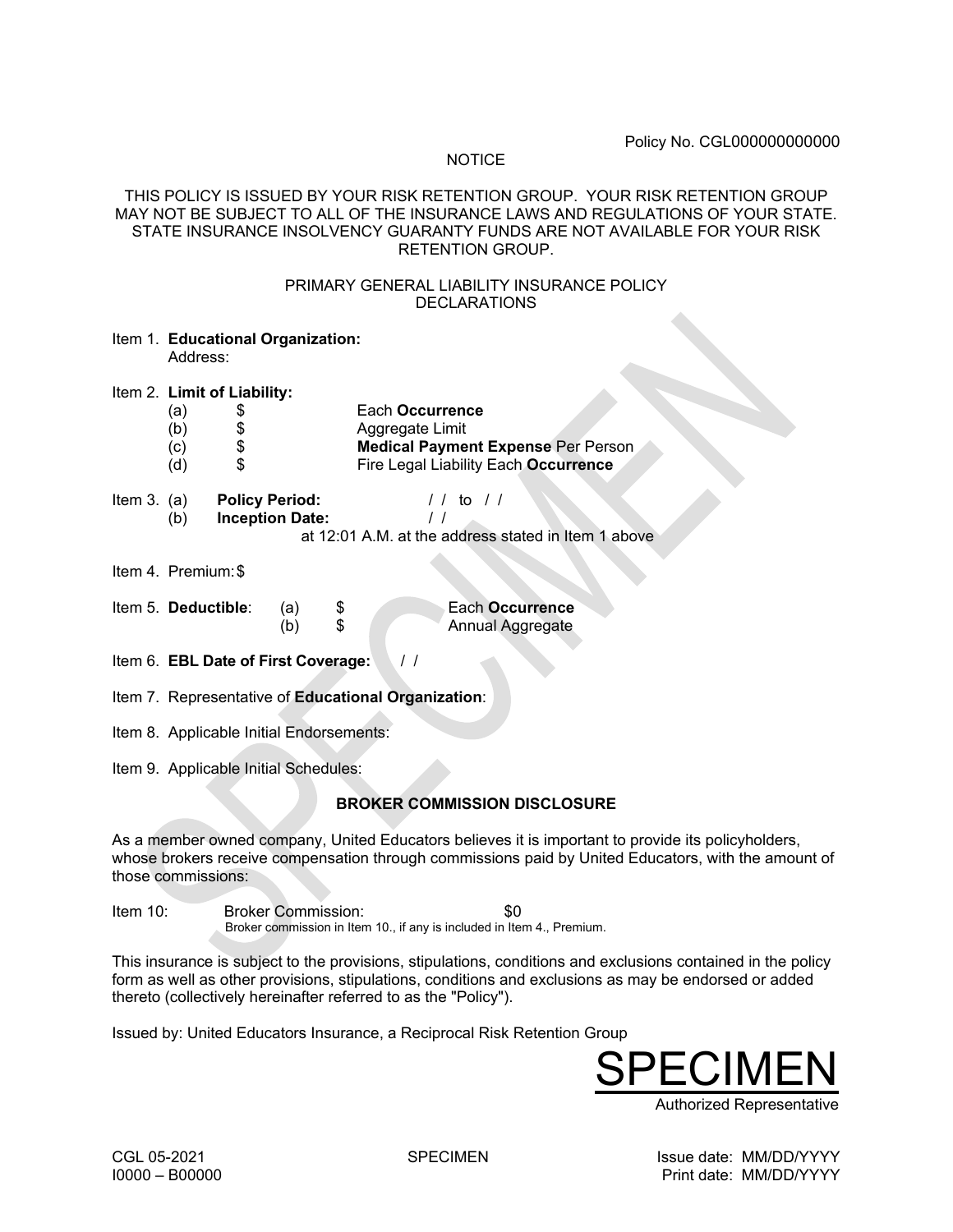#### **United Educators Insurance, a Reciprocal Risk Retention Group Primary General Liability Insurance Policy Occurrence Form**

(The words "**we**," "**us**," and "**our**," when used in this Policy, refer to United Educators Insurance, a Reciprocal Risk Retention Group, the "Company" issuing this Policy of insurance.)

In consideration of the payment of the premium, in reliance on the information furnished to **us** in the application and attachments thereto, and subject to the **Limit of Liability**, exclusions, definitions, conditions and other provisions of this Policy, **we** agree with the **Educational Organization** that:

#### **INSURING AGREEMENT**

1. **We** will pay on behalf of the **Insureds** all **Damages** up to the **Limit of Liability** resulting from an **Occurrence** anywhere to which this insurance applies. In addition, **we** will pay certain supplemental amounts as **Medical Payments Expense**. This Policy is subject to a **Deductible,** if applicable.

### **DEFINITIONS**

2. This Policy is subject to the following definitions:

#### **Advertising Injury** means injury resulting from

- a. oral or written publication of material that slanders or libels a person or organization or disparages a person's or organization's goods, products or services;
- b. oral or written publication of material that violates a person's right of privacy;
- c. misappropriation of advertising ideas or style of doing business; or
- d. infringement of trademark, title, copyright or slogan

in any advertisement, publicity article, broadcast, telecast, or electronic or video publication that arises out of an **Included Entity's** advertising of its goods, products or services.

**Athletic Participant** means an individual who takes part or who took part with the expressed or implied consent of an Included Entity in any tryout, conditioning, practice, preparation, scrimmage, exhibition or game which is related to the Included Entity's organized athletic programs.

**Athletic Traumatic Brain Injury** means any Traumatic Brain Injury to an Athletic Participant in connection with, arising out of, relating to or attributable to any tryout, conditioning, practice, preparation, scrimmage, exhibition or game which is related to the Included Entity's organized athletic programs.

**Automobile** means a land motor vehicle designed and registered for use on public roads including any attached trailer or equipment. **Automobile** does not mean or include

- a. solar or battery-powered experimental motor vehicles developed in conjunction with an educational program of the **Educational Organization** wherever operated including preparing or practicing for, or participating in, any competition or time trial with other educational organizations; or
- b. motorized land vehicles or equipment principally used off public roads or on an **Included Entity's** property that are neither registered as a motor vehicle nor insured under an automobile liability insurance policy, including tractors, mowers, snow-blowers, grading equipment, farm equipment, forklifts, backhoes, all-terrain vehicles, bulldozers and similar equipment.

**Bodily Injury** means physical or mental injury, emotional distress, sickness, disease, shock, or death sustained by a person. However, **Bodily Injury** does not include any physical or mental injury, emotional distress, sickness, disease, shock, or death related to or arising out of **Sexual Misconduct**.

**Child Molestation** means any actual or alleged sexual conduct with a minor.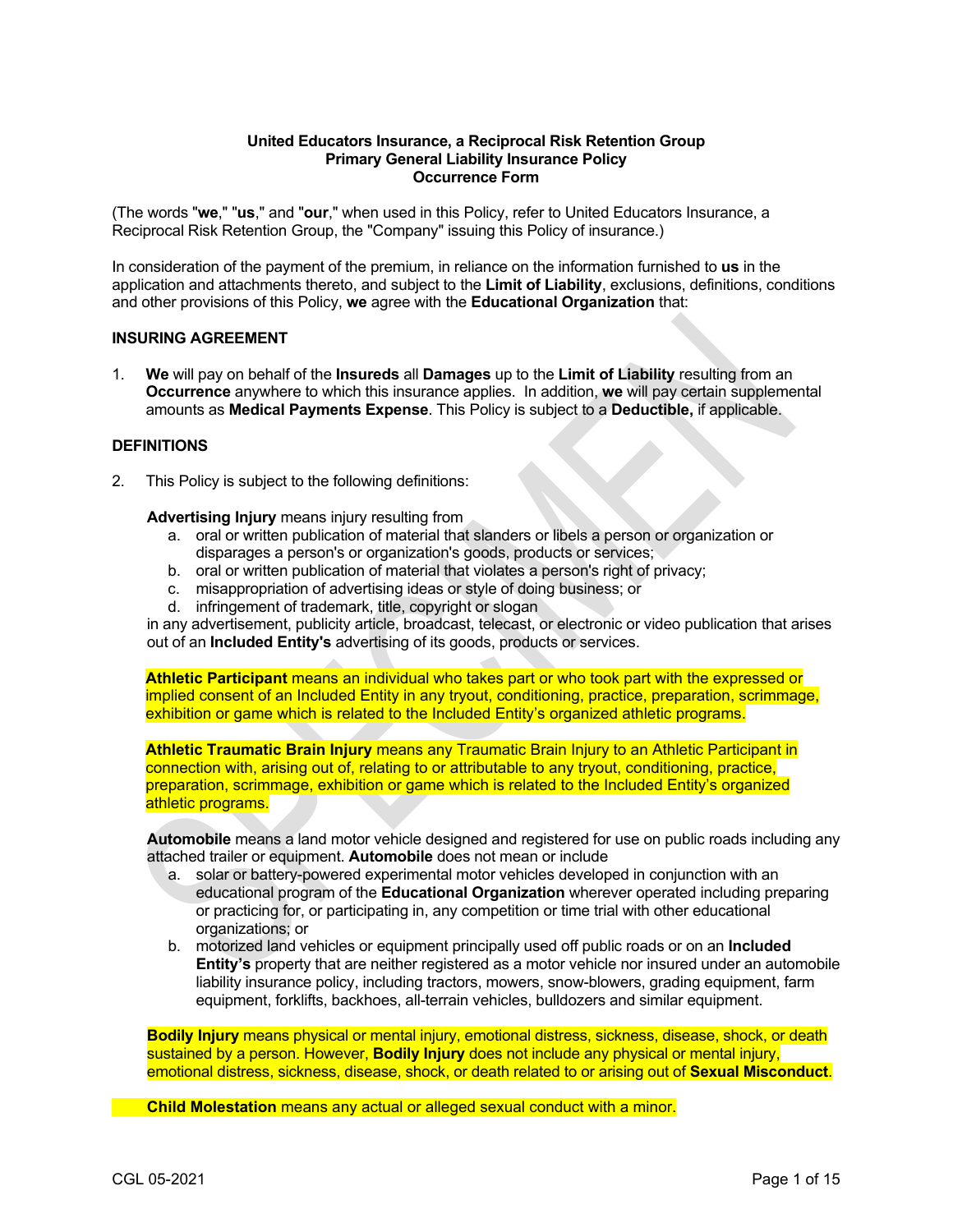**Claim** means a demand for **Damages**.

**Clerical or Administrative Error** means an unintended error or omission in the administration of a **Covered Benefit Plan,** including enrolling or failing to enroll employees; keeping records; interpreting rules, regulations, policies and procedures; and giving advice to employees.

**Computer System** means any computer hardware, software or any components thereof that are or can be linked together through a network of two or more devices accessible through the Internet, internal network or connected with data storage or other peripheral devices (including, without limitation, telephones, wireless and other mobile devices), as well as any cloud computing or other resources operated by a third party service provider.

**Covered Benefit Plan** means any employee benefit plan that is operated by the **Educational Organization** for the benefit of employees of an **Included Entity** and that

- (i) provides health, medical, accident, death or disability benefits provided by, and funded by regular premium payments to, a licensed commercial insurance company, health maintenance organization or preferred provider organization that is not related to, managed by, affiliated with or under the control of any **Insured**; or
- (ii) provides retirement benefits in a qualified 403(b) plan provided by, and funded by periodic payments to, a licensed commercial insurance company (such as TIAA) or a regulated investment company or mutual fund, which company or fund is not related to, managed by, affiliated with or under the control of any **Insured.**

**Damages** means the amounts that an **Insured** becomes legally obligated to pay as compensation to an injured party. **Damages** includes punitive or exemplary damages where lawfully insurable, but **Damages** does not include:

- a. taxes, fines, or criminal penalties;
- b. the cost of compliance with injunctive or equitable relief; or
- c. any matters uninsurable under the law pursuant to which this Policy shall be construed.

**Deductible** means the amount of **Damages**, **Defense Costs** and **Medical Payments Expense** that the **Insureds** must pay with respect to each **Occurrence** before **we** pay and is in the amount shown in Item 5.(a) of the Declarations. The **Insureds' Deductible** obligation is deemed to be immediately satisfied with respect to the **Deductible** for **Occurrences** covered by this Policy during the **Policy Period** after the **Insureds** shall have paid the total Annual Aggregate amount shown in Item 5.(b) of the Declarations.

**Defense Costs** means the fees and expenses of investigation and defense, and the costs of appeal or similar bonds for amounts up to the **Limit of Liability,** and includes reasonable attorneys' fees and disbursements; but **Defense Costs** does not include the wages or salary of any employee of any **Insured** or the Company.

**Digital Data** means any record, data, research, or information of any kind, including but not limited to **Financial Information**, **Health Information** or **Identifying Information**, that is stored on a **Computer System**.

**EBL Date of First Coverage** means the date specified at 12:01 a.m. at the address of the **Educational Organization** stated in Item 6. of the Declarations.

**Educational Organization** means the entity named as such in Item 1 of the Declarations.

**Extended Discovery Period** means the extended period of time, if granted pursuant to Section 27 herein, for reporting **Claims**, during the 36-month period after the end of the **Policy Period** but only for an **Occurrence** taking place within the **Policy Period**.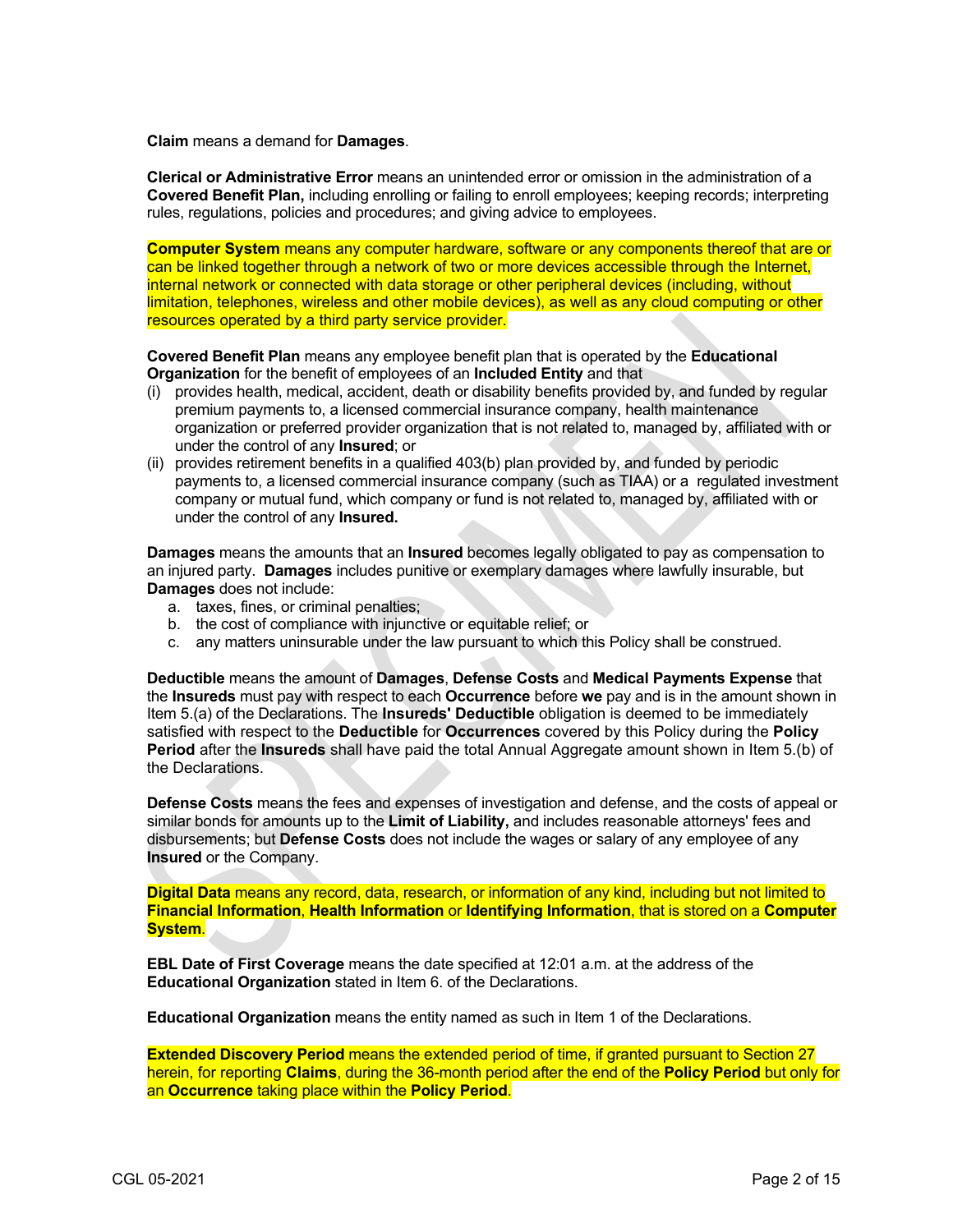**Financial Information** means an individual or organization's non-public financial data, regardless of how or where it is stored or what format it is in, including but not limited to credit card numbers, credit ratings, bank account numbers, bank account balances, or any other information that is used in billing, credit assessment, financial aid determinations, business transactions, or other financial activities.

**First Aid** means any uncompensated emergency care or treatment given to an ill or injured person at the scene of an accident before a licensed medical professional can provide regular medical aid. However, **First Aid** shall not mean services provided by an individual (i) in the course of his/her employment as, or training for, a physician, nurse, or other licensed medical professional; or (ii) in the course of volunteer work as a physician, nurse, or other licensed medical professional.

**Health Information** means any information concerning an individual that would be considered "protected health information" or "electronic protected health information" within the Health Insurance Portability and Accountability Act of 1996 (as amended) (HIPAA) or the Health Information Technology for Economic and Clinical Health Act (HITECH Act), and their implementing regulations, or protected health-related information under any similar federal, state, local or foreign law.

**Identifying Information** means any information, regardless of how or where it is stored or what format it is in, that could potentially be used to distinguish or trace an individual's identity either alone or when combined with other personal or identifying information, including but not limited to a person's full name, date of birth, social security number, place of birth, government issued identification number, or biometric records.

**Inception Date** means the date and time stated in Item 3.(b) of the Declarations.

**Included Entity** means:

- a. the **Educational Organization;**
- b. any not-for-profit organization or entity over which the governing body of the **Educational Organization** exerts effective control and that is named in, and whose accounts are included with or consolidated into, the financial statements submitted to **us** most recently by the **Educational Organization** prior to the rating of the premium for the **Policy Period**; however, no entity or affiliate or subsidiary of any entity that has not qualified as a not-for-profit entity under applicable provisions of the Internal Revenue Code is an **Included Entity**, and no person or entity is an **Insured** with respect to such entity, unless that entity is listed on Schedule A;
- c. any entity listed on Schedule A of this Policy; and
- d. any not-for-profit entity acquired or formed by or merged with an **Included Entity** during the **Policy Period** provided that
	- (1) the value of the sum of all assets (including, but not limited to, real estate, securities, assumed indebtedness and other consideration) expended, assumed or exchanged for any such acquisition, formation or merger does not exceed 5% of the total assets of the **Educational Organization** and its consolidated subsidiaries and affiliates as most recently reported to **us** for rating purposes prior to such **Policy Period**;
	- (2) the combined or consolidated operations and the acquired, formed or merged entity are not materially different from those of the **Included Entity** prior to the acquisition, formation or merger;
	- (3) coverage with respect to that newly formed, acquired or merged entity will begin on the date of acquisition, formation or merger, and there is no coverage for any entity acquired by or merged into the **Included Entity** or for any person with respect to that entity for **Occurrences** happening prior to the date of acquisition or merger; and
- e. In addition to coverage provided in Item d. listed above, any newly formed, acquired or merged affiliates of the **Educational Organization,** shall be added as **Included Entities** to this Policy as of the effective date of their formation, incorporation or acquisition by the **Educational Organization**, provided
	- (1) they are reported to **us** within sixty (60) days of the date of their formation, incorporation or acquisition by the **Educational Organization** and
	- (2) are subsequently accepted for coverage by **us** and named on the Policy.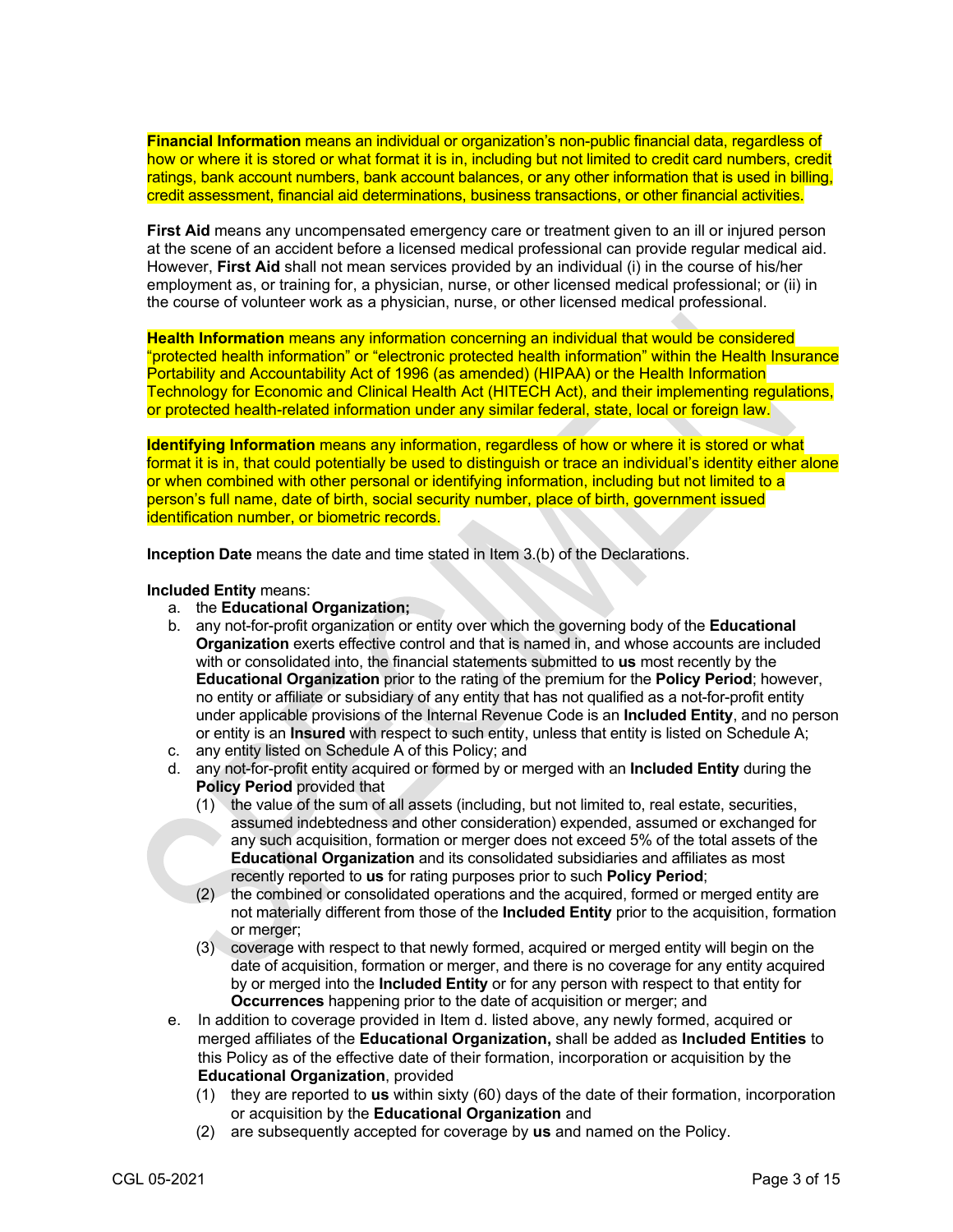**Included Entity's Products** means goods or products manufactured, sold, tested, handled, published or distributed by an **Included Entity** or others trading under its name or materials that were the subject of completed or abandoned operations of the **Included Entity**.

**Insured** means:

- a. the **Included Entities**;
- b. any past, present or future trustees, governing board directors or **Officers** of an **Included Entity** while acting within the scope of their duties on behalf of that **Included Entity**; the estates, heirs, legal representatives or assigns of deceased, incompetent, insolvent or bankrupt trustees, governing board directors, or **Officers**; and spouses or domestic partners of governing board directors or trustees to the extent they are involved in **Claims** solely because of their status as spouses or domestic partners;
- c. at the option of the **Educational Organization**, any
	- (1) past, present and future employee, member of the faculty, student teacher, or teaching assistant of an **Included Entity**;
	- (2) member of a committee, including an Institutional Review Board (as recognized by the U.S. Food and Drug Administration and U.S. Department of Health and Human Services) of an **Included Entity**, or a representative to an education association of which the **Educational Organization** is a member;
	- (3) uncompensated volunteer worker performing services on behalf and with the express direction and authority of an **Included Entity**;
	- (4) student of an **Educational Organization** while serving in a supervised internship program in satisfaction of course requirements; or
	- (5) student of an **Educational Organization** while acting at the direction of, complying with the policies and procedures governing conduct at, or performing services primarily for or on behalf of, the **Educational Organization**;

but only while acting within the scope of their duties or obligations in their respective capacities to an **Included Entity** as described in clause b. or c. above, and coverage for these individuals is subject always to all other terms and conditions of this Policy; and

- d. any person or organization to whom any **Included Entity** is obligated by virtue of a contract or agreement to provide liability insurance such as is afforded by this Policy, but only
	- (1) to the extent of such obligation;
	- (2) for operations (other than insurance operations) by or on behalf of that **Included Entity** or operation of facilities of that **Included Entity** or use of facilities by that **Included Entity**; and
	- (3) if the contract or agreement is made prior to a covered **Occurrence**.

**Limit of Liability** means the maximum amounts that are provided by this Policy to pay **Damages**, respectively, for each **Occurrence** and in the aggregate for all **Occurrences** during the **Policy Period**, as stated in Items 2(a) and (b) of the Declarations respectively.

**Medical Payments Expense** means amounts not covered by other insurance that **we** will pay per **Occurrence** in addition to the **Limit of Liability**, up to the amount specified in Item 2(c) of the Declarations, at the request of the **Educational Organization**, as reimbursement of reasonable and necessary first aid, medical, surgical, x-ray, dental, ambulance, hospital, nursing, funeral and prosthetic device expenses incurred by or on behalf of persons other than students and employees of the **Educational Organization** for **Bodily Injury** as a result of an **Occurrence** on premises owned by, leased to, or under the control of an **Included Entity**.

**Medical Services** means any acts that may be legally performed only by a physician, nurse or other licensed medical professional performed within the scope of his/her medical license, regardless of whether the person is licensed or not. However, the application of **First Aid** shall not be considered **Medical Services**.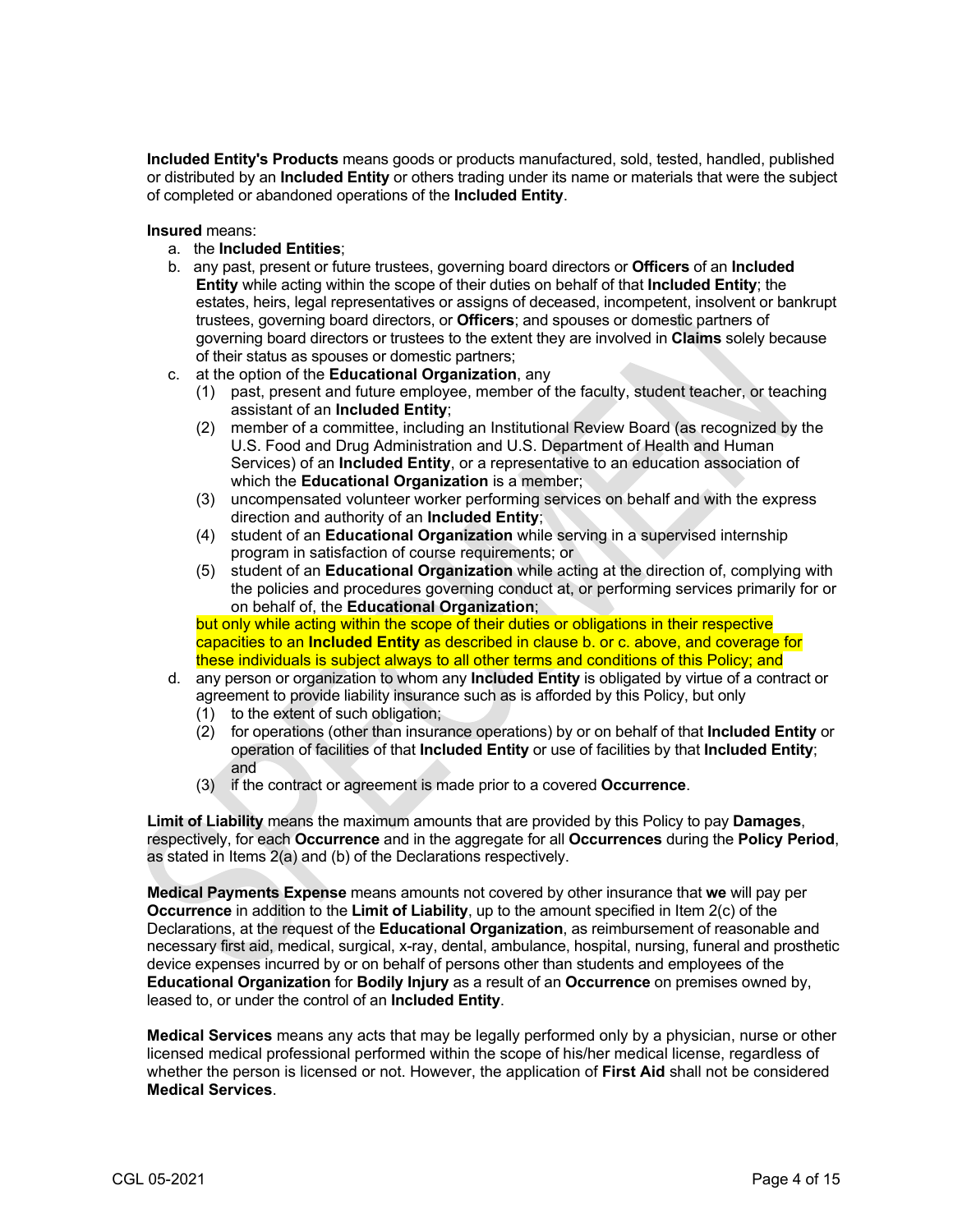**Model aircraft** means a non-human carrying device capable of sustained flight in the atmosphere which has a flight weight of 100 pounds or less (flight weight includes the weight of the aircraft itself, fuel and other fluids, and all payload) used for research and/or educational purposes; but, model aircraft does not include any rocket or missile.

**Non-Employee Sexual Harassment** means unwelcome sexual advances, requests for sexual favors, or other verbal or physical conduct of a sexual nature when such conduct has the purpose or effect of unreasonably interfering with performance by, or creating an intimidating, hostile, or offensive environment for a student or person other than an employee of an **Included Entity**.

**Non-Flight Curriculum-Related Instruction** includes the assembly, maintenance, service, ownership, use or operation of owned aircraft not used in flight, but instead solely for maintenance or service as part of **Non-Flight Curriculum-Related Instruction**; however **Non-Flight Curriculum-Related Instruction** does not include:

- (i) the flying of any aircraft,
- (ii) the time commencing with the take-off run or landing run of any aircraft or
- (iii) the assembly, maintenance, service, ownership, use or operation of any aircraft actually used in flight.

#### **Occurrence** means:

- a. an accident during the **Policy Period** or the continuous, intermittent or repeated exposure to conditions that commence during the **Policy Period** that causes **Bodily Injury** or **Property Damage** neither expected nor intended by the **Insured**; or
- b. an event that first occurs during the **Policy Period** that causes **Personal Injury** or **Advertising Injury**.

The use of reasonable force to protect persons or property shall be deemed "neither expected nor intended" within the meaning of a. above.

Breach of contract is not an **Occurrence**.

**Officer** means any corporate officer of an **Included Entity** whether or not an employee; and any president, chancellor, provost, treasurer, vice president, dean or other comparable senior administrator of any **Included Entity**.

**Outbreak** means a human illness caused by any virus or bacteria declared on or after 1/1/2021 as

- a. pandemic or epidemic by the World Health Organization or the Centers for Disease Control; or
- b. Public Health Emergency by the Secretary of the US Department of Health and Human Services or by a state government authority.

**Personal Injury** means injury resulting from

- a. false arrest, detention or imprisonment;
- b. malicious prosecution;
- c. wrongful entry into, or eviction of a person from, a room, dwelling or premises a person occupies;
- d. oral, written, video, or electronic publication of material that slanders or libels a person or organization or disparages a person's or organization's goods, products or services (other than in any advertisement, publicity article, broadcast, telecast, or electronic or video publication that arises out of an **Included Entity's** advertising of its goods, products or services);
- e. a violation of a person's right of privacy; or
- f. **Clerical or Administrative Error**.

**Policy Period** means the period from the first date and hour until the earlier of the last date and hour stated in Item 3 of the Declarations or the date and hour of cancellation of this Policy.

a: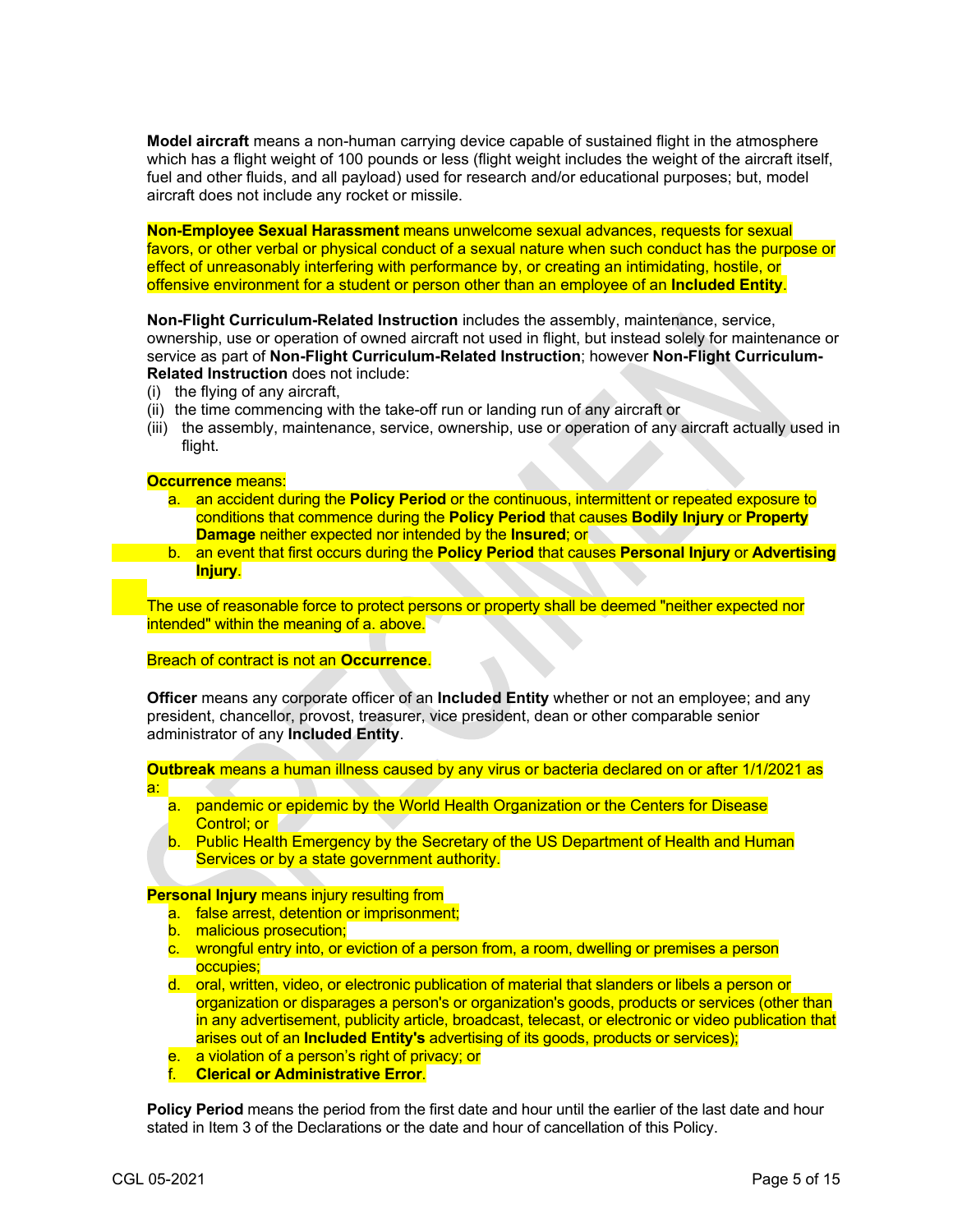**Pollutant** means any solid, liquid, gaseous or thermal irritant, contaminant, toxic or hazardous substance or any substance which may, does, or is alleged to affect adversely the environment, property, persons or animals, including any Select Agents (as defined by the United States Department of Health and Human Services and the United States Department of Agriculture), fungi, spores, smoke, vapor, soot, fumes, acids, alkalis, chemicals and waste. Fungi includes, but is not limited to, any form or type of mold, mushroom, or mildew. Spores includes any reproductive body produced by or arising out of fungi. Waste includes materials to be recycled, reconditioned or reclaimed. However, no virus or bacteria is a **Pollutant** unless such virus or bacteria qualifies as a Select Agent and is used, stored, or maintained by an **Included Entity** for research purposes**.**

**Professional Services** means acts that may be legally performed only by a person holding a professional license, regardless of whether the person is licensed or not; or any services for which an **Insured** natural person is compensated by any party other than an **Included Entity**. However, the application of **First Aid** shall not be considered **Professional Services**.

**Property Damage** means physical injury to or destruction of tangible property (which does not include any **Digital Data**) of others including loss of use if the loss of use results from the physical injury or destruction of the tangible property, loss of use of tangible property of others that has not been physically injured or destroyed, and consequential damage or evacuation loss resulting from any actual or threatened physical injury or destruction of tangible property.

**Reporting Officer** means a position equivalent to any of the below of the **Educational Organization:**

- a. President, Chancellor or Head of School;
- b. Provost or Chief Academic Officer;
- c. VP of Finance, Chief Financial Officer, VP of Administration, or Chief Business Officer;
- d. VP of Legal Affairs or General Counsel; or
- e. VP of Student Affairs;
- f. Athletic Director; or
- g. Director of any dispensary, clinic, infirmary, student health center, athletic facility, or similar facility, maintained by an **Included Entity** to provide medical, athletic training, psychological or mental health counseling services principally for use by the **Included Entity's** employees or students.

**Secure Data** means any:

- a. **Identifying Information**,
- b. **Financial Information**,
- c. **Health Information**, or
- d. **Digital Data.**

**Sexual Misconduct** means any actual or alleged **Non-Employee Sexual Harassment**, **Child Molestation**, or any other sexual assault, sexual abuse, or wrongful sexual conduct.

**Student Discipline Process** means the policy, practice or procedure of training, response, investigation, handling, resolution or adjudication of allegations of **Sexual Misconduct**, regardless of whether it is handled in a formal Title IX process.

**Traumatic Brain Injury** means any of the following:

- a. a concussion or sub-concussive brain injury or brain trauma;
- b. a reaction by the brain to a bump, blow or jolt to the head or body that is transmitted to the head; or
- c. any brain injury or brain trauma which results, either immediately or later in time, in changes in behavior, thinking, and/or physical or cognitive functioning.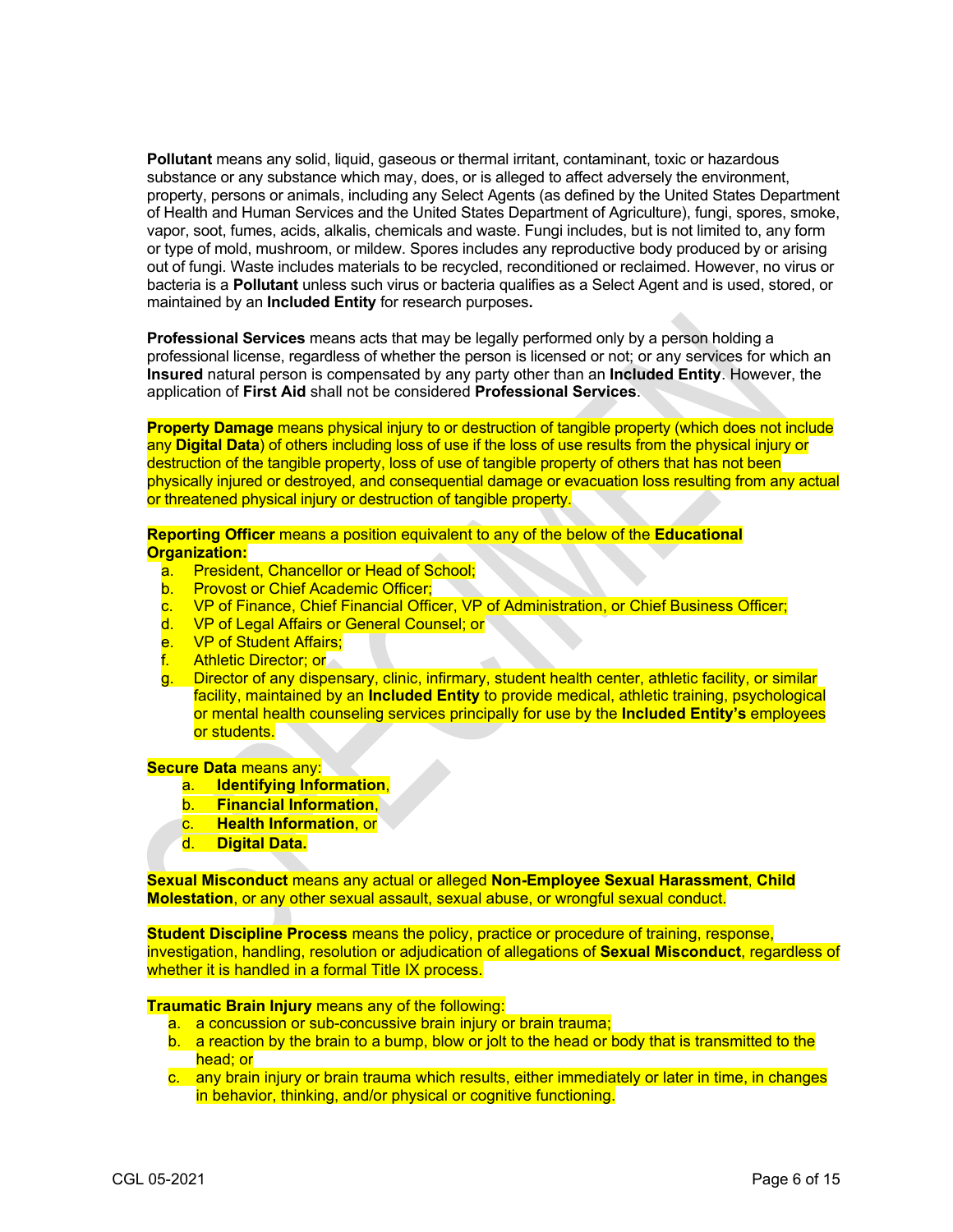**Watercraft** means any ship or vessel intended to be operated on or beneath the water whether or not self-propelled.

**Wrongful Employment Practices** means wrongful acts against or wrongful treatment of an employee, former employee or applicant for employment by an **Included Entity** in its capacity as employer or by any person for whose conduct or misconduct the **Included Entity** is liable, including wrongful failure to hire, retain or promote; wrongful discrimination in the terms or conditions of employment, including sexual harassment; wrongful demotion, termination of employment, or discipline; failure to grant due process; the granting or removal of tenure; defamation or retaliation.

#### **LIMIT OF LIABILITY AND AGGREGATION**

3. Irrespective of the policy periods or geographical area over which alleged or actual injuries or damages arise; the number of alleged or actual injuries or damages, the number of persons who sustain alleged or actual injuries or damages, or the number of **Claims** made or suits brought against one or more **Insureds**, on account of one or more **Occurrences**, **our** liability for all **Damages** is limited to the amount stated in item 2.(a) of Declarations for each **Occurrence** covered by this Policy, and the amount stated in item 2.(b) of the Declarations in the aggregate for all **Occurrences** covered by this Policy.

All **Bodily Injury**, **Property Damage**, **Personal Injury** or **Advertising Injury** attributable directly or indirectly to the same accident, event, cause, defect or hazard, or failure to warn of such, or to the same or similar conditions, shall be deemed to constitute one single **Occurrence**, irrespective of the policy periods or geographical area over which alleged or actual injuries or damages arise, the number of alleged or actual injuries or damages sustained, the number of persons who sustain alleged or actual injuries or damages, or the number of **Claims** made against one or more **Insureds**.

## In addition to the above, for all **Occurrences** arising out of or related to :

### a. **Included Entity's Products**

Any alleged or actual injuries or damages that are directly or indirectly attributable to the design, formulation, manufacture, distribution, use, operation, maintenance or repair of an **Included Entity's Products** or the failure to warn as to its use, operation or maintenance shall be deemed to constitute one single **Occurrence**, irrespective of the policy periods or area over which alleged or actual injuries or damages arise; the number of such alleged or actual injuries or damages sustained; the number of persons who sustain alleged or actual injuries or damages; or the number of **Claims** made against one or more **Insureds**.

#### b. **Athletic Traumatic Brain Injury**

The following circumstances listed below which in any way cause, result in, and/or are related or connected to **Athletic Traumatic Brain Injury**, including any related **Medical Services**, shall collectively be grouped together and deemed to constitute one single **Occurrence**, irrespective of the policy periods or area over which alleged or actual injuries or damages arise, the number of such alleged or actual injuries or damages sustained, the number of persons who sustain alleged or actual injuries or damage, or the number of **Claims** made against one or more **Insureds**:

- (1) any and all related accidents during the **Policy Period**;
- (2) the continuous, intermittent or repeated exposures to the same or similar conditions that commence during the **Policy Period**; or
- (3) formal or informal policies, practices, procedures or courses of conduct that commence during the **Policy Period**.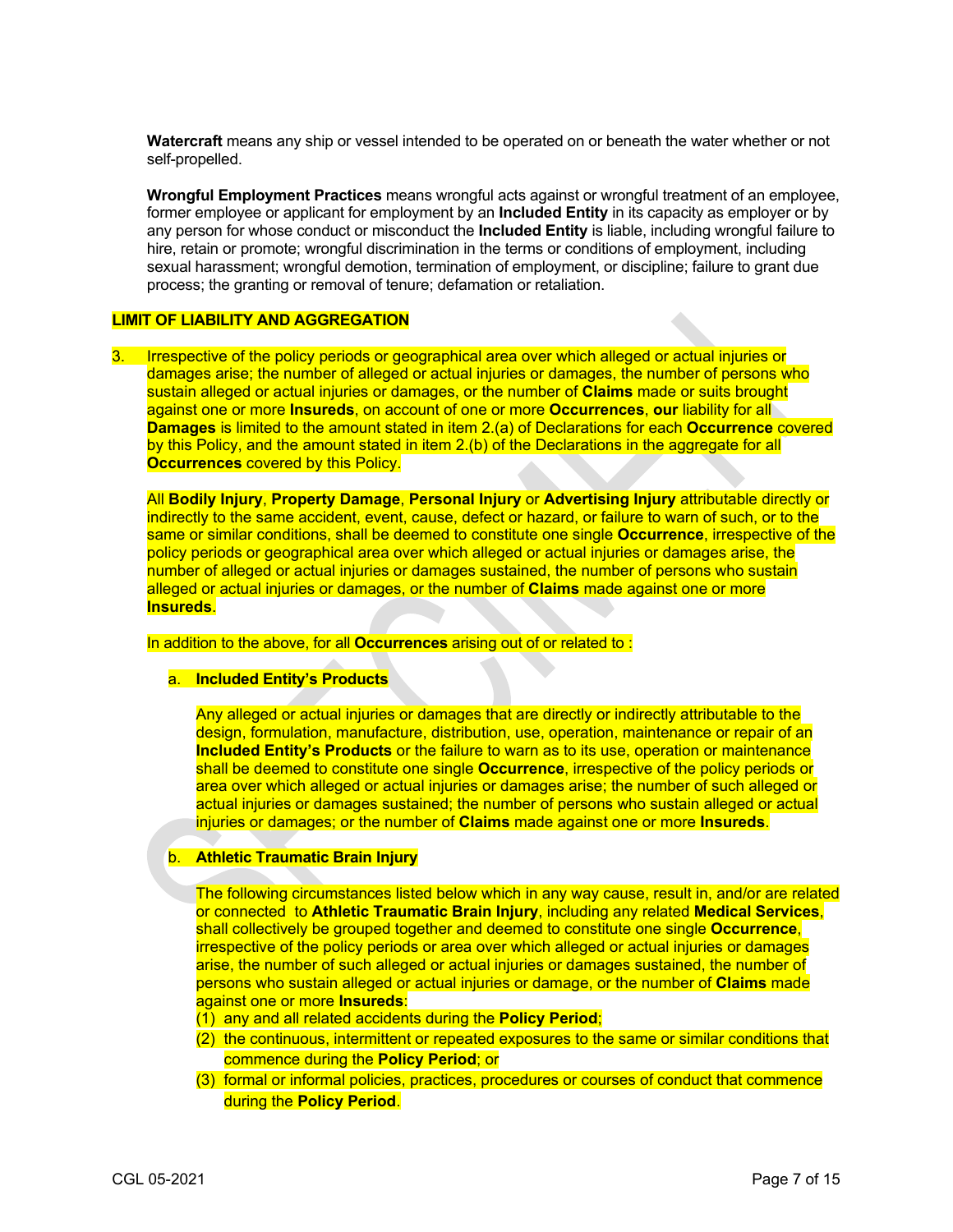Solely with respect to the Exceptions to Exclusions 10.f. and 10.p. of this Policy, all **Claims** arising out of:

- (1) the same accident, event, cause, defect or hazard, actor, or actual or alleged wrongdoer; or the failure to warn of such; or
- (2) the same or similar conditions,

shall be deemed to constitute one single **Claim** first made when the earliest of such **Claims** is made against any **Insured**, irrespective of the number of policy periods post **Inception Date** or geographical area over which the alleged or actual injuries or damages occur, the policy periods over which the **Claims** are made, the number of policies issued by **us** to the **Educational Organization** during which the **Claims** are made, the number of alleged or actual injuries or damages sustained, the number of persons who sustain alleged or actual injuries or damages, or the number of **Claims** made against one or more **Insureds**.

- 4. The sublimit stated in item 2(d) of the Declarations, which is part of and not in addition to the **Limit of Liability**, applies with respect to Fire Legal Liability.
- 5. **We** shall have no further obligation after the **Limit of Liability** has been exhausted by payment of **Damages**.

## **DEFENSE AND SETTLEMENT**

6. **We** have the right and duty to appoint counsel and to defend lawsuits covered by this Policy even if groundless, false or fraudulent and at **our** option to investigate and settle any **Claim**. For any **Occurrence** or **Claim** reported to **us** according to Paragraph 11 of this Policy, the **Insureds** must cooperate with **us** and any claims administrator we designate in the investigation, defense or settlement of **Claims**.

If a single **Claim** involves both covered and uncovered elements, the **Insureds** and **we** agree to use best efforts to determine a fair and proper allocation of **Damages** based upon each **Insured** and **our**  relative legal exposure with respect to the covered and non-covered elements of the **Claim**. **We** will be obligated to pay only that portion of **Damages** allocated to covered elements of **Claims** against **Insureds**. If the **Insureds** and **we** are unable to agree upon an allocation, **we** shall advance that portion of **Damages** which the parties agree is not in dispute until a different allocation is negotiated or judicially determined.

- 7. **We** will pay in addition to the **Limit of Liability**, but always subject to the **Deductible**, if applicable, all reasonable **Defense Costs** incurred by **us** or by the **Insureds** with **our** prior consent (which **we** will not unreasonably withhold or delay).
- 8. The **Insureds** shall immediately notify **us** of any settlement demand, and no settlement offer shall be made or settlement agreed to by an **Insured** without **our** prior consent (which **we** will not unreasonably withhold or delay), other than a settlement for which no payment for **Damages** or **Defense Costs** is sought by the **Insureds** under this Policy.
- 9. If the **Insured** elects not to appeal a judgment in which **Damages** and **Defense Costs** are in excess of the **Deductible**, if applicable, **we** may appeal at **our** own cost (including disbursements and interest on judgments incidental to the appeal), but in no event shall **our** liability for **Damages** exceed the **Limit of Liability** of this Policy applicable to each **Occurrence** and in the aggregate for all **Occurrences**.

# **EXCLUSIONS**

- 10. This Policy does not apply to:
	- a. any liability of an **Insured** as an employer or any obligation for which any **Insured** or any company as its insurer may be held liable under any workers' compensation, unemployment compensation or disability benefits law or the Longshoremen's and Harbor Workers' Compensation Act, or any similar law;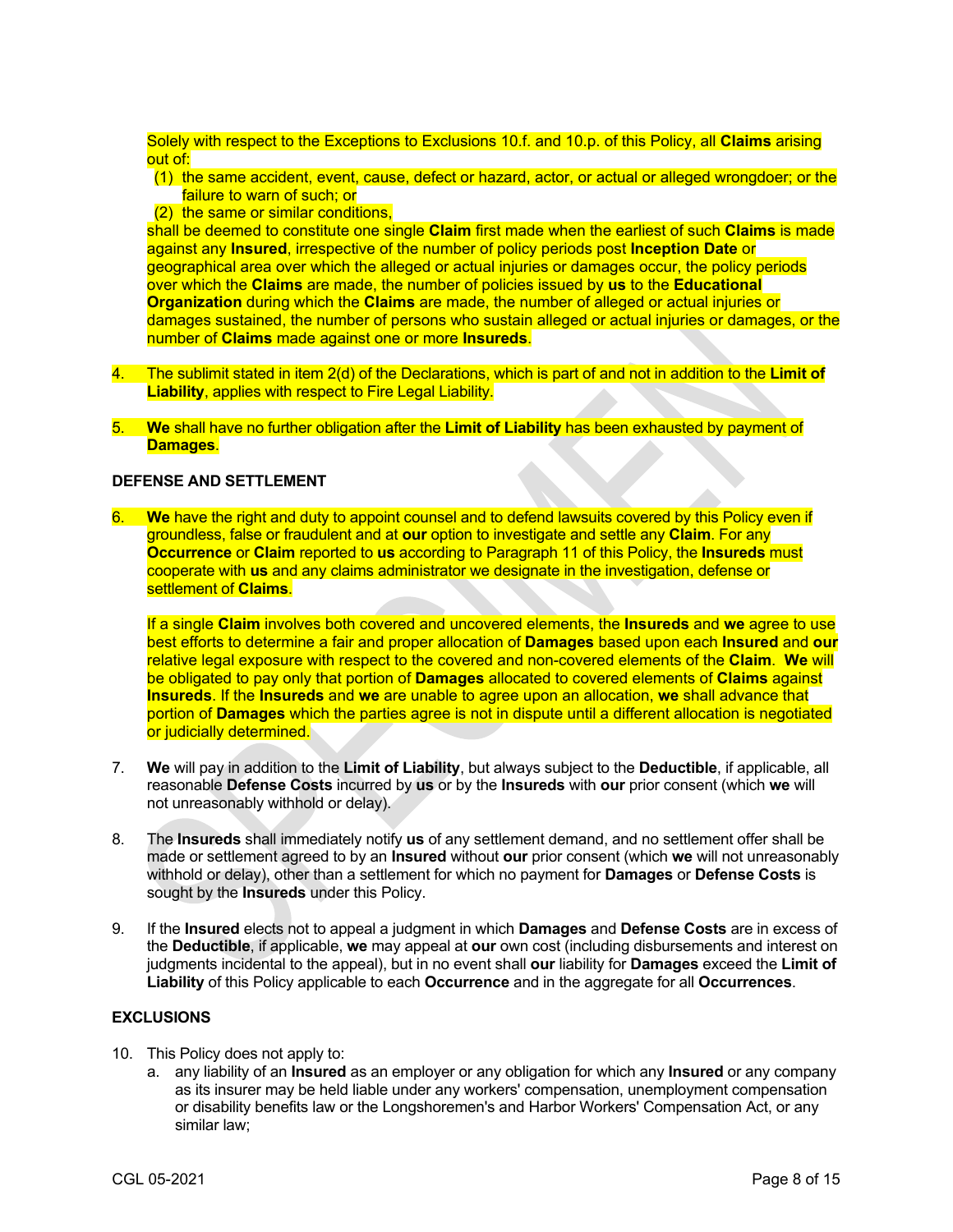# b. **Wrongful Employment Practices**;

## c. **Personal Injury** or **Advertising Injury**

- (1) resulting from an act by or at the direction of any **Insured** if performed with the knowledge that such act would cause injury; or
- (2) arising out of the oral or written publication of material
	- (i) first published prior to the beginning of the **Policy Period**; or
	- (ii) by or at the direction of the **Insured** with knowledge of its falsity;

**Exception**: Item (2)(i) of this Exclusion does not apply to any **Clerical or Administrative Error**;

- d. **Advertising Injury** arising out of
	- (1) breach of contract;
	- (2) the failure of goods, products or services to conform to advertised quality or performance; or (3) incorrect description or mistake in advertised price;

**Exception**: Item (1) of this exclusion does not apply to misappropriation of advertising ideas under an implied contract;

e. any liability arising out of the ownership, repair, maintenance, use or entrustment to others of any **Automobile**;

**Exception**: This exclusion does not apply to

- (1) liability of the **Educational Organization** arising out of the use of an **Automobile** rented by an employee of the **Educational Organization** for a period of 120 days or less for use by an employee of the **Educational Organization** while temporarily outside the United States, its possessions or territories, or Canada, on **Educational Organization** business;
- (2) the limited coverage with respect to pollution provided by Paragraph 10.m.(1)(b) of this Policy;
- (3) the parking of any **Automobile** not owned by or rented or loaned to any **Insured** on or adjacent to premises owned or rented by an **Included Entity**; or
- (4) liability arising out of the repair or maintenance of **Automobiles** by students or employees of the **Educational Organization** as part of any curriculum-related instruction;
- f. any liability arising out of rendering or failure to render any **Professional Services**;
	- **Exception:** This exclusion shall not apply to
	- (1) the liability of an **Insured** caused by a student intern while participating in any paid and supervised practicum, field work experience, or internship program; however, this Exception shall not apply to internships that may be legally performed only by a person holding a professional license, regardless of whether the student is licensed or not; or
	- (2) the liability of the **Educational Organization** and its employed **Insureds** from **Claims** first made against any **Insured** during the **Policy Period** for an **Occurrence** on or after the **Inception Date** arising out of the rendering or failure to render health care services by a person who is employed or contracted by the **Educational Organization** as a registered nurse, licensed practical nurse, licensed or certified athletic trainer, counselor, psychologist, physician's assistant, nurse practitioner or other allied health personnel other than a physician or dentist, but only if the services are provided at
		- (i) a dispensary, clinic, infirmary, student health center, athletic facility, or other similar facility maintained by the **Included Entity** principally for use by the **Included Entity's** employees or students, or
		- (ii) other incidental locations that are not medical facilities in the event of a medical emergency; and
		- (iii) the coverage afforded by this Exception to this Exclusion 10.f. does not extend to liability assumed by any **Insured** in any contract or agreement except for liability that the **Insured** would have in the absence of the contract or agreement;
- g. any **Property Damage** to property owned, occupied or rented by, or within the care, custody or control of, any **Insured**;

**Exception**: This exclusion does not apply to damage by fire or by water only as a result of such fire to premises rented by, loaned to or temporarily occupied by the **Included Entity** with the permission of the owner, subject to the Fire Legal Liability Sublimit amount specified in Item 2(d) of the Declarations, which amount is part of and not in addition to the **Limit of Liability**;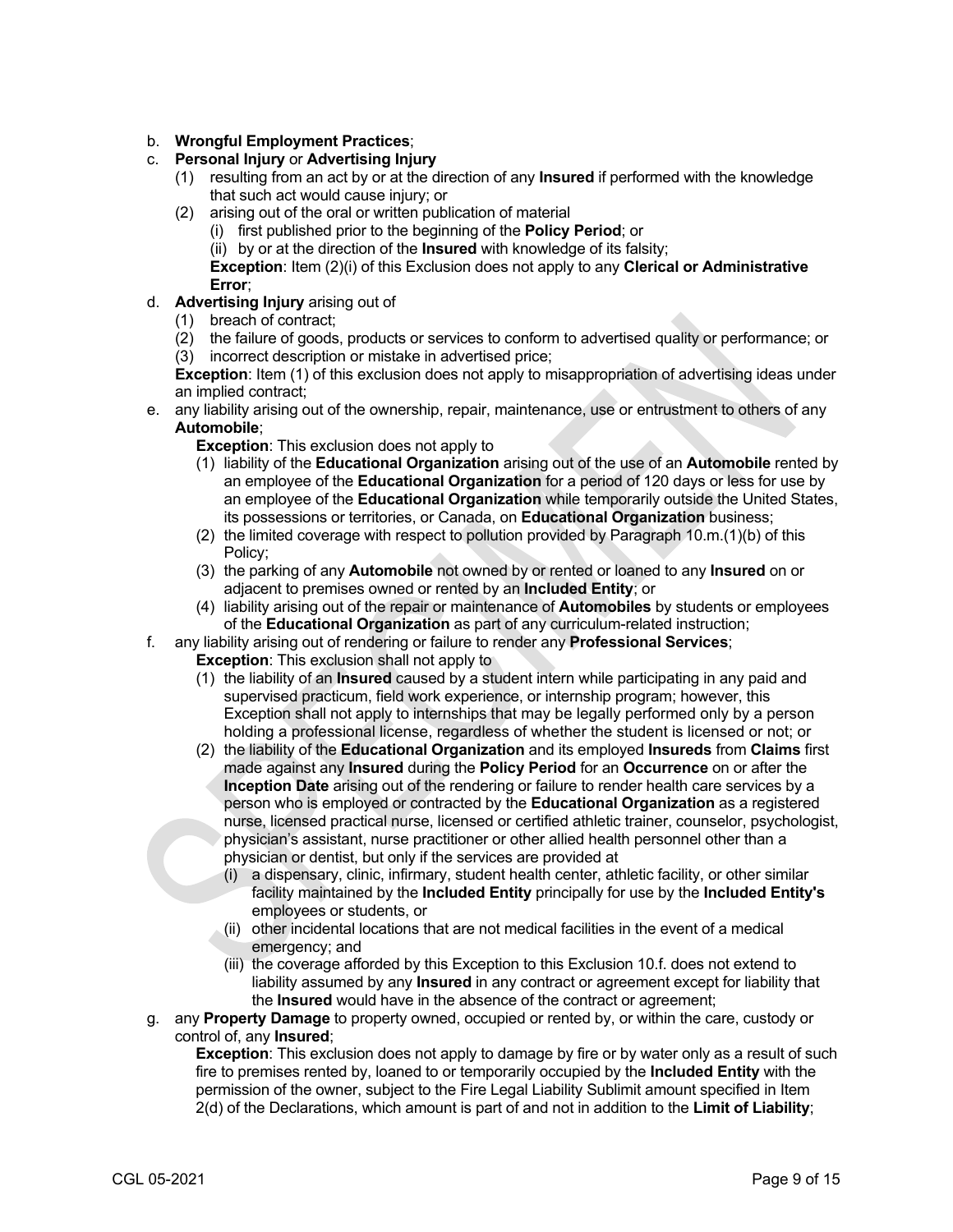- h. any liability related to or arising out of or in any way involving any actual or alleged **Sexual Misconduct**, irrespective of the legal theory alleged, including but not limited to:
	- (1) training, response, investigation, handling, resolution, or adjudication of allegations of **Sexual Misconduct**;
	- (2) hiring, training, retention, or supervision of any actual or alleged perpetrator of **Sexual Misconduct**; and
	- (3) any **Student Discipline Process**;
- i. any liability arising out of the design, manufacture, assembly, maintenance, sale, service, ownership or operation of any Watercraft;
	- **Exception:** This exclusion shall not apply to
	- (1) non-submersible **Watercraft** up to 50 feet in length;
	- (2) rowing or sculling shells regardless of length;
	- (3) **Watercraft** listed on Schedule B attached to this Policy;
	- (4) **Watercraft** chartered with crew for a period up to twelve hours on a U.S. Coast Guardapproved and commercially-licensed vessel operated in U.S. waters, but this limited extension of coverage does not apply to any **Claim** relating to liability of others assumed by an **Insured** or any **Claim** by or on behalf of, or against, an owner, operator or crew member of any **Watercraft** or to any relative or estate of such owner, operator or crew member; or
	- (5) loading or unloading of any **Watercraft** or **Watercraft** ashore, if at premises owned, leased or controlled by an **Included Entity**;
- j. any liability arising out of the design, manufacture, assembly, maintenance, sale, service, ownership, lease, use or operation of any aircraft, including the use of parachutes or parasailing equipment from any aircraft, hang gliding, or any "lighter than air" craft or manned balloon;

**Exception:** This exclusion does not apply to:

- (i) the use of non-owned regularly-scheduled commercial airlines by an **Insured** operating within, originating from, or returning to the United States;
- (ii) **Model Aircraft**;
- (iii) a lighter-than-air craft that is an unmanned balloon; or
- (iv) **Non-Flight Curriculum-Related Instruction**;
- k. any liability directly or indirectly resulting from war, invasion, hostile action of foreign enemies, civil war, rebellion, revolution, insurrection, military or usurped power; or confiscation, nationalization, requisition, destruction of or damage to property by or under the order of any government or public or local authority;

**Exception**: This exclusion does not apply to any events or conditions occurring in the United States of America, its territories or possessions or Canada;

- l. any liability arising out of, related to, or in any way involving asbestos or lead in any form;
- m. any liability arising out of the actual, alleged or threatened discharge, dispersal, release, seepage, migration, growth or escape of **Pollutants** into or upon land, the interior of buildings, any enclosed space or any other real estate; into the atmosphere, or into any watercourse or body of water, whether above or below ground or otherwise into the environment; or any direction, demand or request, whether governmental or other, that any **Insured** test for, monitor, clean up, remove, contain, treat, detoxify or neutralize **Pollutants**;

**Exception**: Subject always to the conditions in Paragraph (2) below, **we** will not apply this exclusion to

- (1) **Bodily Injury** or **Property Damage** to the property of others that is solely the result of:
	- (a) fire that breaks out from where it was intended to be including any consequential smoke damage;
	- (b) collision or overturning of an **Automobile**;
	- (c) explosion or lightning;
	- (d) the accidental upset, dropping, falling, breaking, spilling, splashing or rupture of any above-ground container of **Pollutants**;
	- (e) faulty heating or cooling equipment;
	- (f) application of pesticides, herbicides or swimming pool chemicals on or at a premises of an **Included Entity** by its employees who are properly licensed or certified by a federal or state agency to apply those pesticides, herbicides or chemicals; or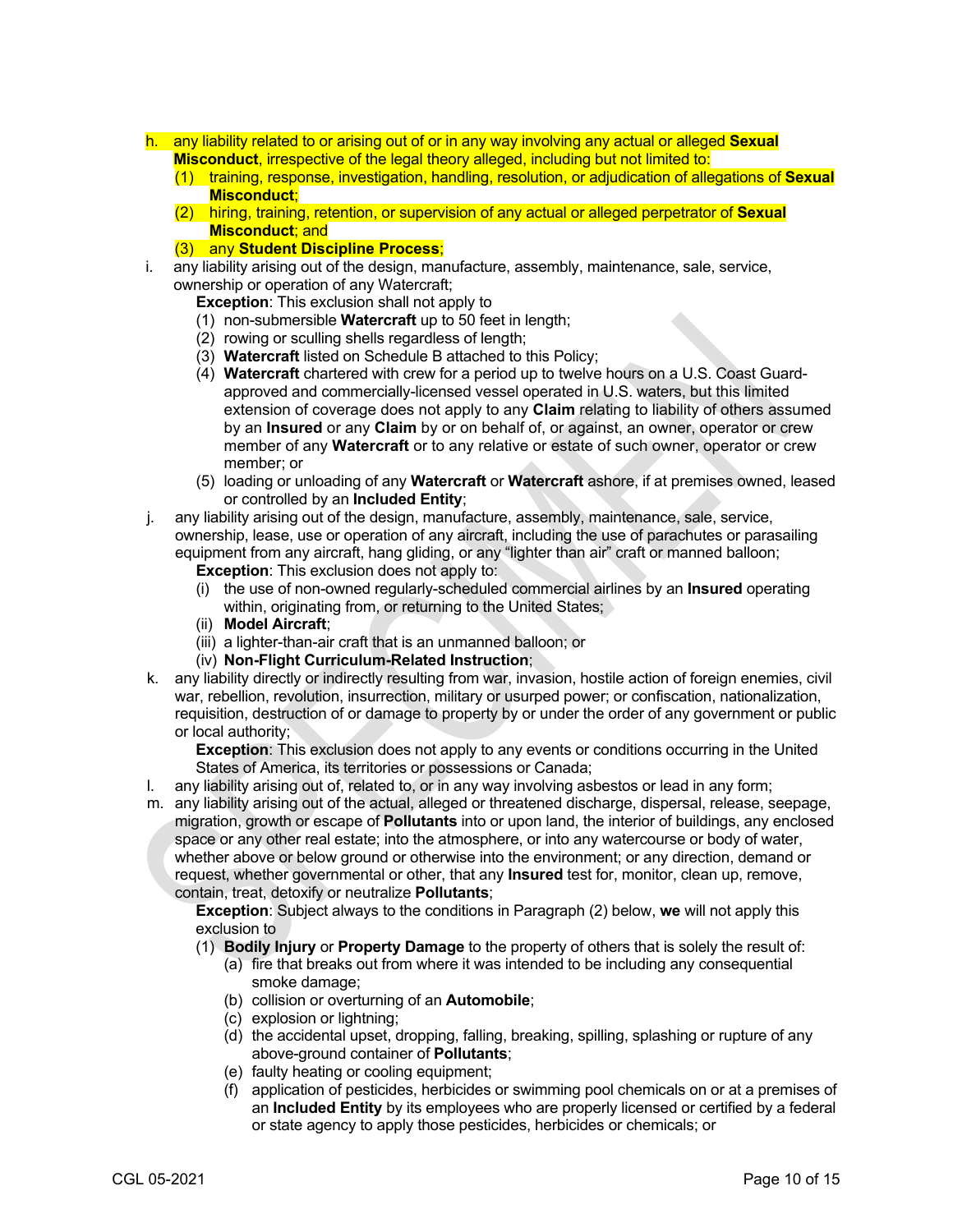- (g) a single or intermittent above-ground discharge, dispersal, release, or escape of **Pollutants** that commences during the **Policy Period** and ceases within seven (7) days of its commencement;
- (2) The limited coverage provided by the exceptions to this exclusion in Paragraph (1) above is at all times subject to and limited by these conditions:
	- (a) the exceptions only apply if the injury or damage is discovered or becomes known to the **Insured** within fourteen (14) days and reported to **us** in writing within sixty (60) days of the accident, fire, collision or overturning, explosion or lightning, or commencement of any discharge, dispersal, release, seepage, migration, growth or escape of **Pollutants**; and
	- (b) **we** will not pay any loss, cost or expense of
		- (i) evaluating, testing for, monitoring, cleaning up, removing, controlling, containing, treating, detoxifying and/or neutralizing the discharge, dispersal, release, seepage, migration, growth or escape of any **Pollutant** on property at any time owned, leased or rented by an **Insured** and/or under the control of any **Insured**; or
		- (ii) **Property Damage** to any aquifer or underground watercourse or well, or any **Property Damage** directly or indirectly arising out of underground or underwater operations of any **Insured**; and
	- (c) **our** liability is limited to that portion of **Damages** directly attributable to or caused by an **Insured's** own negligence and **we** will not pay or share in any liability of others resulting from **Pollutants** for which an **Insured** is held jointly and/or severally liable (whether under the Comprehensive Environmental Response Compensation & Liability Act or any other statute or any judgment of any court) for **Bodily Injuries** and/or **Property Damages** caused in fact by parties other than an **Insured**; and
	- (d) any discharge, dispersal, release, seepage, migration, growth or escape of **Pollutants** shall be deemed to have "commenced" at the time of the first event in any series, chain or combination of related events resulting in any discharge, dispersal, release, seepage, migration, growth or escape of **Pollutants**, and all subsequent, sequential, contributing or combined discharges, dispersals, releases, seepages, migrations, growths or escapes, no matter when occurring, shall be deemed to have "commenced" at the time of that first event; and
	- (e) the burden of proof that any **Occurrence** meets the conditions of coverage in this Paragraph (2) lies with the **Insureds**;
- n. any liability resulting from the hazardous properties of radioactive or nuclear material (including *source material*, *special nuclear material* and *by-product material* as those terms are defined in the Atomic Energy Act of 1954 and amendments thereto);

**Exception**: While in all instances applying to nuclear material (including *source material*, *special nuclear material* and *by-product material* as those terms are defined in the Atomic Energy Act of 1954 any amendments thereto), this exclusion shall not apply to any other radioactive material used by an **Included Entity** for medical or research purposes;

- o. any liability arising out of any diminished value or economic utility of the **Included Entity's Products** or work completed by or on behalf of the **Included Entity** if such diminished value or economic utility resulted from the failure of an **Included Entity's Products** or work completed by or on behalf of the **Included Entity** to meet any warranty or representation as to the level of performance, quality, fitness, or durability, or to perform the function or serve the purpose intended;
- p. any liability arising out of the administration of any employee benefit plan or any violation of the responsibilities, obligations or duties imposed by the Employee Retirement Income Security Act (ERISA) or any similar statute, regulation, ordinance, order or edict of any jurisdiction or political subdivision (whether or not in the United States);

**Exception**: This exclusion shall not apply to **Clerical or Administrative Error** with respect to a **Covered Benefit Plan** that occurs entirely after the **EBL Date of First Coverage** and for which a **Claim** is first made against an **Insured** during the **Policy Period**, and **our** liability for all **Damages** to which this exception applies arising out of all **Claims** first made during the **Policy Period** is limited to \$1,000,000, which amount is part of and not in addition to the **Limit of Liability** of this Policy; however, this exception shall not apply to any liability arising out of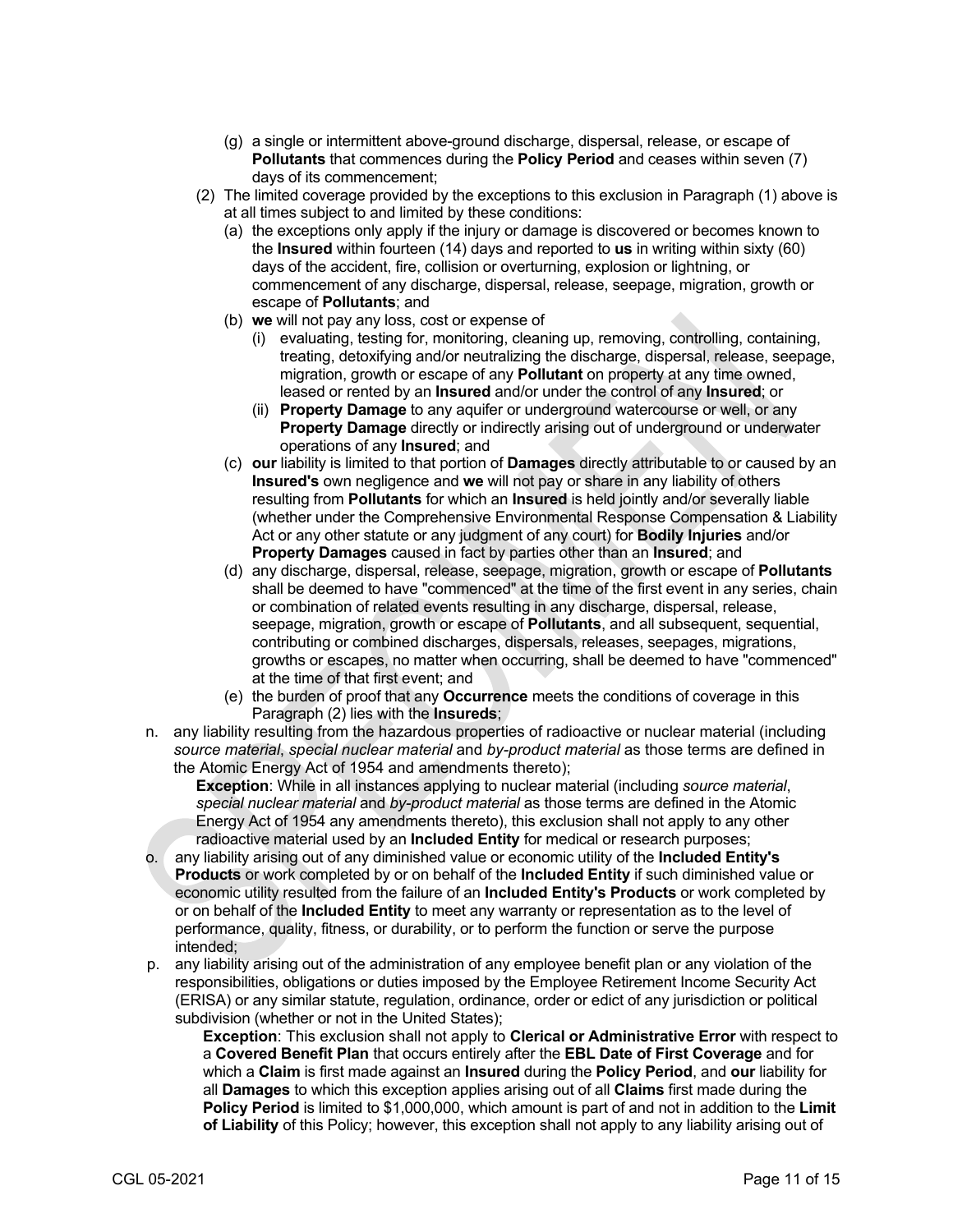- (i) unlawful discrimination;
- (ii) any **Occurrence** that is otherwise covered by this Policy apart from this exception;
- (iii) the failure of any insurer, health maintenance organization, preferred provider organization or third party claims administrator to pay or provide benefits; or
- (iv) the failure of any compensation, investment, stock or savings plan or program to perform as anticipated, projected or represented;
- $(i)$  any liability related to or arising out of the actual or threatened alteration, appropriation, destruction, dissemination, duplication, imitation, impairment, loss of use, misuse, release, reproduction, theft or unauthorized encryption through ransomware of **Secure Data**; or
	- (ii) any actual or alleged failure to comply with the provisions of any federal, state, local or foreign statute or regulation that requires an entity collecting or storing information that constitutes **Secure Data**, or any entity that has provided information that constitutes **Secure Data** to a third party, to provide notice of any actual or potential unauthorized access by others to such **Secure Data**;
- any liability caused by or resulting from any unauthorized use, access to, or failure or violation of any **Computer System** or any other device or instrument used in the communication, receipt, or transmission of electronic data:

**Exception**: This exclusion shall not apply to **Bodily Injury** or physical injury to or destruction of tangible property (which does not include any **Digital Data**) of others and its resulting consequential damages;

- s. the liability of any person who committed, or is alleged to have committed, physical assault; provided, however, that if after a final civil adjudication it is determined that such accused person did not commit physical assault, **we** will reimburse **Defense Costs** for that person;
- t. any liability related to or arising out of, or in any way involving any **Outbreak**; or
- u. any liability related to or arising out of, or in any way involving COVID-19 or any sub-strains or mutations thereof.

### **NOTICE OF OCCURRENCE OR CLAIM**

- 11. As a condition precedent to the rights of any **Insured** under this Policy, if a **Claim** reasonably likely to involve this Policy is made against an **Insured** or, except as otherwise provided in Exclusion 10.m.(2)(a), if any employee of the risk management department, or any **Reporting Officer** or legal counsel of any **Included Entity** becomes aware of an:
	- (a) **Occurrence** reasonably likely to involve this Policy, or
	- (b) regardless of the **Insured's** opinion of whether this Policy is likely to be involved, an **Occurrence** or **Claim** involving any of the following:
		- (1) fatality;
		- (2) major paralytic conditions such as paraplegia and quadriplegia;
		- (3) second or third degree burns to 25% or more of the body;
		- (4) amputation, permanent loss of use or permanent loss of sensation of a major extremity;
		- (5) head or brain injuries resulting in coma, behavioral disorders, personality changes, seizures, aphasia or permanent disorientation;
		- (6) loss of sight in one or both eyes or loss of hearing;
		- (7) injury resulting in incontinence of bowel or bladder;
		- (8) **Bodily Injury** resulting from health care services provided in a clinic, infirmary, student health center, treatment room or other similar facility that provides medical or health services to students or at other locations in the event of a medical emergency;

The **Insured** must:

- (a) notify **us** as soon as practicable in writing;
- (b) provide particulars sufficient to identify the **Insured**, person, persons or organizations involved in the **Occurrence**, and also such reasonably detail information as **we** may request;
- (c) promptly forward to **us** any written demand, notice, summons, complaint, or other process of service received by the **Insured** or its representatives; and
- (d) cooperate with **us** and with any claims administrator **we** designate in the investigation, defense or settlement of **Claims**.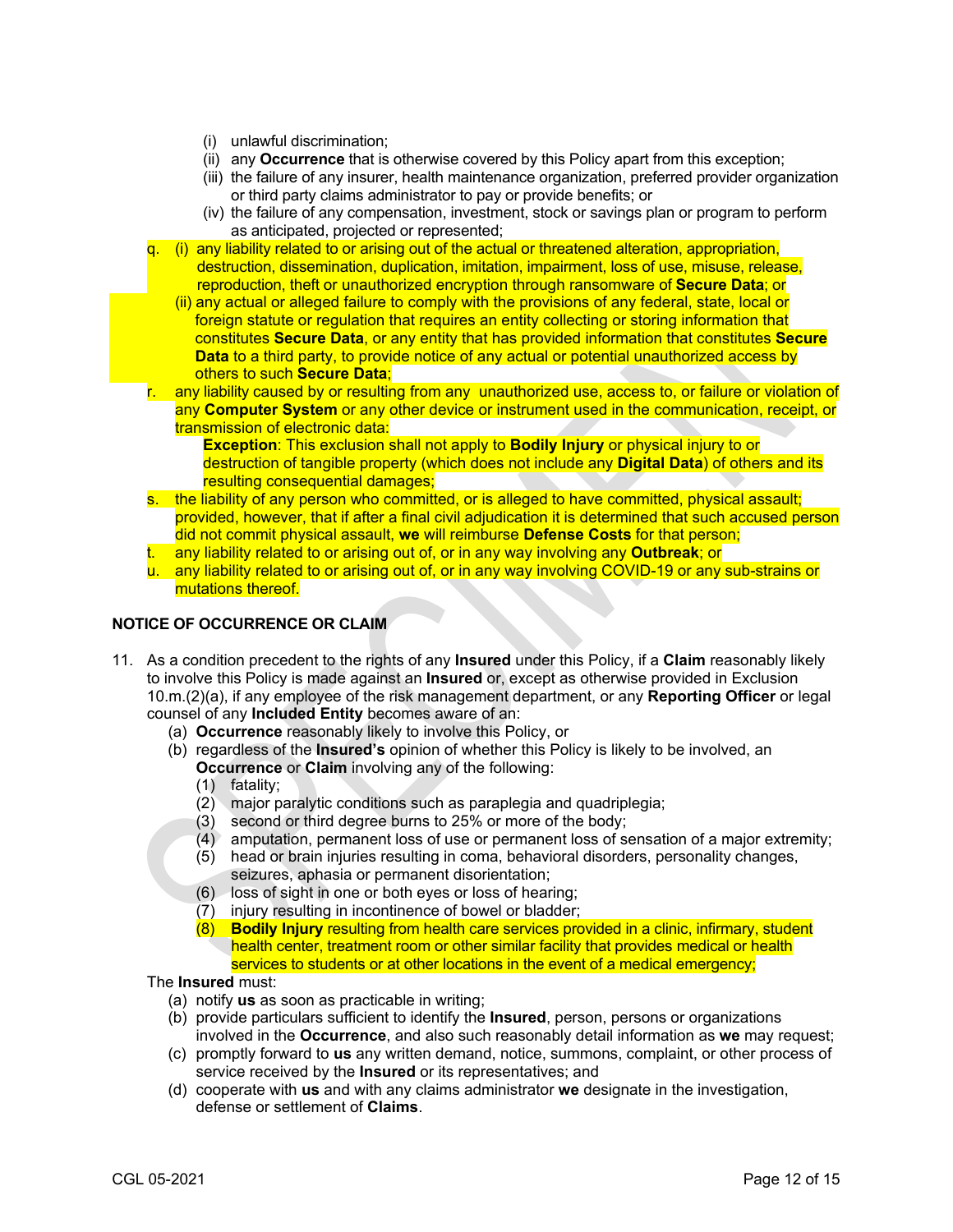12. Notice to the Company shall be in writing delivered to **us** at 7700 Wisconsin Avenue, Suite 500, Bethesda, MD 20814-3556, Fax 301-907-0303, or a[t newclaims@ue.org](mailto:claims@ue.org) or through www.ue.org. If a **Claim** is submitted electronically, **we** will send an electronic confirmation.

#### **CANCELLATION AND NONRENEWAL**

- 13. The **Educational Organization** may cancel this Policy for all **Insureds** by surrendering it to **us** or by written notice to **us** by certified mail at the address in Paragraph 12 stating when not less than 10 days thereafter the cancellation shall be effective. **We** may cancel this Policy only in the event any payment of premium is not made when due and payable by mailing written notice by certified mail to the **Educational Organization** at the last mailing address known by **us** stating when, not less than 10 days thereafter, such cancellation shall be effective.
- 14. The time of surrender or the effective date and hour of cancellation stated in the notice shall become the end of the **Policy Period**. If the **Educational Organization** cancels this Policy, earned premium shall be calculated in accordance with the customary short rate table and procedure. Premium adjustment may be made either at the time cancellation is effected or as soon as practicable after cancellation becomes effective, but payment or tender of unearned premium is not a condition of cancellation.
- 15. If **we** elect not to renew coverage provided by this Policy at then current standard terms and conditions (a change or increase in premium is not a change of terms and conditions) at the end of the **Policy Period**, **we** shall give the **Educational Organization** written notice at least 60 days before the end of the **Policy Period**.
	- a. In the event that **we** learn of a change in the insurability of the risk that **we** deem material within 60 days or less before the end of this Policy and **we** are not then willing to renew at the current standard terms and conditions, **we** will notify the **Educational Organization** of this determination as soon as practicable, and **we** will also advise the **Educational Organization** whether **we** are willing to renew on different terms and conditions before the end of this **Policy Period**.
	- b. Under such circumstances, **we** may but are not required to offer the **Educational Organization** the opportunity to purchase a 60-day extension to the expiring Policy. Although this accommodation by **us** would be meant to give the **Educational Organization** that purchases a 60-day extension additional time to make decisions, this extension of the **Policy Period** shall under no circumstances create any additional Policy limits or increase the **Limits of Liability** available to the **Insureds**.

If offered by **us**, the **Educational Organization** may exercise this option by electing in writing before the end of the current **Policy Period** to pay to **us** an additional prorated portion of the current Policy's premium. Payment of the additional premium must be made no later than 10 days following the end of the original **Policy Period.**

# **GOVERNING LAW AND INTERPRETATION**

16. This Policy shall be governed by and construed in accordance with the internal laws of the State of New York, except insofar as such laws may prohibit payment in respect of punitive damages; however, the provisions, stipulations, exclusions and conditions of the Policy are to be construed in an evenhanded fashion between the **Insureds** and **us**. Where the language of this Policy is deemed to be ambiguous or otherwise unclear, the issue shall be resolved in the manner most consistent with the relevant provisions, stipulations, exclusions and conditions without regard to authorship of the language and without any presumption or arbitrary interpretation or construction in favor of either the **Insureds** or **us**.

### **DISPUTE RESOLUTION**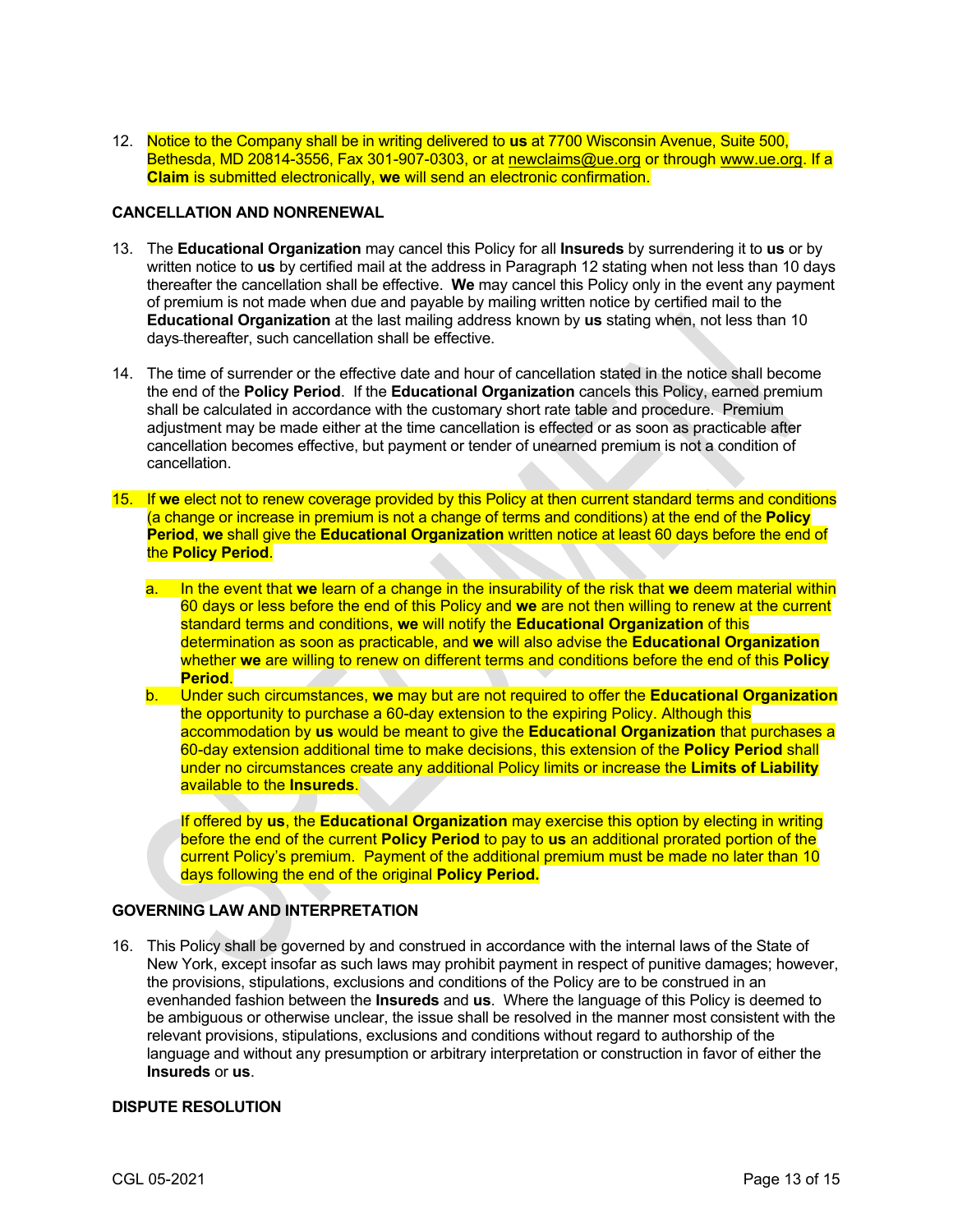17. Any and all disputes arising out of or related to this agreement or the parties' performance hereunder shall be submitted to mediation before a mutually-acceptable mediator prior to initiation of arbitration, litigation or any other binding or adjudicative dispute resolution process. The parties shall: (i) mediate in good faith; (ii) exchange all documents which each believes to be relevant and material to the issue(s) in dispute; (iii) exchange written position papers stating their position on the dispute(s) and outlining the subject matter and substance of the anticipated testimony of persons having personal knowledge of the facts underlying the dispute(s), and; (iv) engage and cooperate in such further discovery as the parties agree or mediator suggests may be necessary to facilitate effective mediation. Mediator, venue, and related costs shall be shared equally by the parties.

## **COMPLIANCE WITH APPLICABLE UNITED STATES SANCTIONS**

18. This insurance does not apply when **we** are prohibited from providing insurance by virtue of any United States laws or regulations.

## **CURRENCY**

19. All premiums, **Limit of Liability**, **Deductible**, **Loss**, and all other monetary amounts used in this Policy are expressed and payable in United States currency.

### **REPRESENTATION**

- 20. Except as respects the giving of notice of **Occurrence** or **Claim** pursuant to Paragraphs 10.m.(2)(a) and 11 by acceptance of this Policy the **Educational Organization** agrees to act on behalf of all **Insureds** with respect to all matters under this Policy including, without limitation, payment of premium, negotiation of the terms of renewal, resolution of disputes, the giving and receiving of notice of cancellation, the giving of notice to persons whom the **Educational Organization** choose to not make an **Insured**, and the receiving of any return premiums that may become due.
- 21. In the event there is a dispute among **Insureds** as to allocation of the proceeds of this Policy among any of them or on their behalf, **we** may pay such proceeds to the **Educational Organization**, which agrees to accept such proceeds and to assume responsibility for its allocation among the **Insureds** or on their behalf, and **we** shall be discharged from any further responsibility or liability hereunder or otherwise with respect to such proceeds. The **Insureds** agree that the **Educational Organization** shall so act on their behalf. Notice by certified mail to the **Educational Organization** at the last mailing address known by **us** shall constitute notice to all **Insureds**.

### **SUBROGATION**

22. In the event of any payment under this Policy, **we** shall be subrogated to all the **Insureds'** rights of recovery against any person or organization and the **Insureds** shall execute and deliver such instruments and papers and do whatever else is necessary to secure such rights and shall do nothing after an **Occurrence** to prejudice such rights. **We** agree to waive any right of recovery **we** may have against any person or organization when the **Educational Organization** has agreed to such waiver prior to an **Occurrence**.

### **ALTERATION AND ASSIGNMENT**

23. No change in, modification of, or assignment of interest under this Policy shall be effective except when made by a written endorsement to this Policy that is signed by **our** authorized representative.

## **INSPECTION**

24. **We** shall be permitted but **we** are not obligated to inspect an **Included Entity's** property and operations at any time. Neither **our** right to make inspections nor the making thereof nor a report thereon shall constitute an undertaking on behalf of or for the benefit of any **Insured** or others to